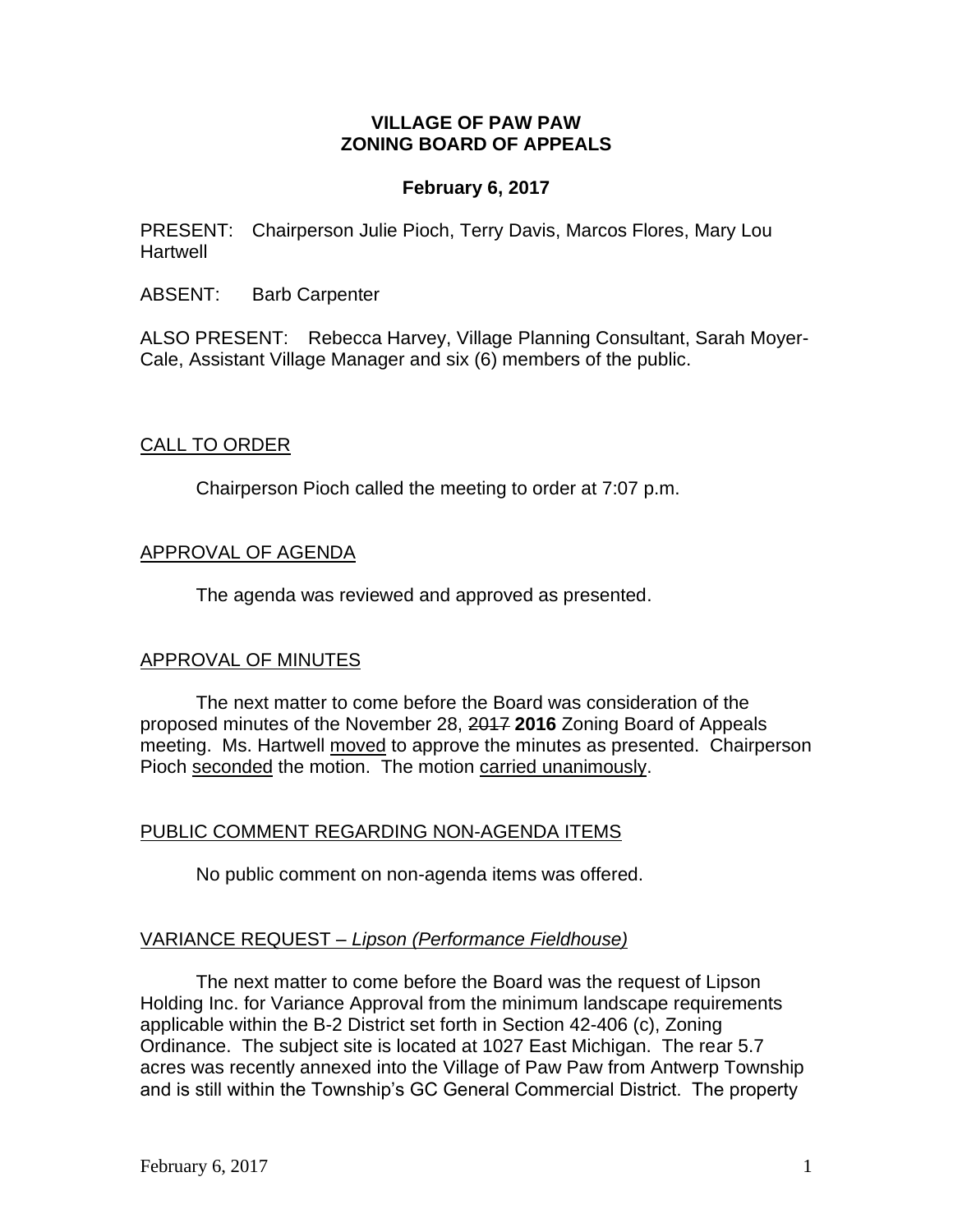has been recommended for approval to be rezoned to the B-2 District. The front 1.1 acres is within the B-2 General Business District.

Mark Lipson, was present on behalf of the application. He provided an overview of the use/annexation history of the subject property; the recent Planning Commission recommendation to rezone the rear 5.7 acres of the site to B-2; and, the review/approval of the Special Use Permit/Site Plan for the proposed Performance Fieldhouse on the subject property.

Referencing a site plan for the project, he provided an overview of the requested variance, noting the following:

: the subject property is approximately 6.8 acres in area;

: given the size of the property, Section 42-406 (c) requires the following:

- 1.02 acres (44,431 sq ft) of landscaped open space (15% of site)
- 0.3 acres (13,329 sq ft) landscape open space between the building and the roadway  $-$  (30% of open space)
- 45 evergreen trees/shrubs
- 23 deciduous trees

: the subject property is narrow with limited frontage with which to comply with the open space standards;

: loss of needed open area to landscaping renders compliance with site development standards on the narrow lot difficult;

: the subject property is larger than average-sized lots within the B-2 District;

Ms. Harvey reviewed the Planning Commission's consideration of the Special Use Permit/Site Plan, highlighting the findings of the Commission on the Special Use Criteria and the elements of the site plan as they related to the open space/landscaping. She noted approval was granted conditioned upon compliance with applicable landscaping requirements.

Mr. Lipson referenced the proposed landscape plan dated December, 2016 and the application letter prepared by Wightman & Associates dated February 6, 2017. He noted that, as presented, the site includes over 4.5 acres of open space (66%), approximately 4000 sq ft to be located between the building and the roadway; 13 new deciduous trees along with the retention of 13 existing deciduous trees; 38 shrubs and 104 perennials; and, the retention of existing trees on the perimeter, including a row of evergreen trees at the rear of the property.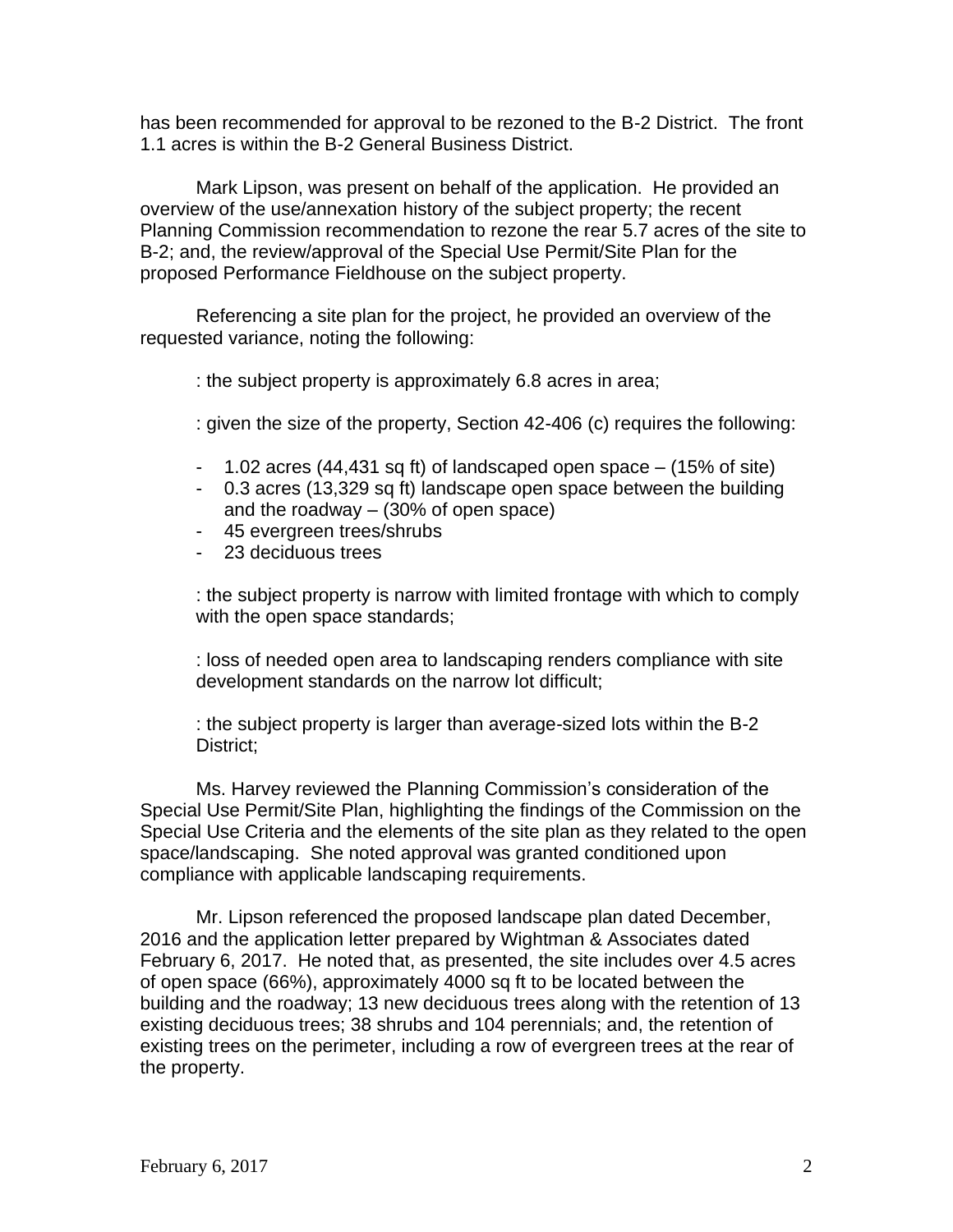In response to Board questions, Mr. Lipson noted that the planting beds account for approximately 1200 sq ft of the open space and the detention basin of native seeding accounts for 13,500 sq ft of the open space.

The Board concluded from the presentation that the proposed landscape plan provides more than the required 44,431 sq ft of open space and meets planting requirements - - but that only approximately 20,000 sq ft of the open space will be landscaped (less than the 44,431 sq ft required), of which only 4000 sq ft will be located between the building and the roadway (less than the 13,329 sq ft required). Mr. Lipson confirmed that variance approval from the two noted 'open space' requirements is requested.

No public comment was offered on the matter.

The Board then proceeded with a review of the variance criteria set forth in Section 42-66, noting the following findings with respect to the variance request:

- 1. The subject property is 6.8 acres in area and is generally larger than most sites within the B-2 District; the subject property is provided 150 ft of frontage and 1300 ft of depth, rendering the bulk of the property well separated from the East Michigan corridor; and, compliance with the B-2 standards would require the first 90 ft of depth of the property along the corridor to be landscaped and not occupied by building/parking/drives.
- 2. The surrounding commercial properties are generally less than an acre in area, resulting in landscape requirements that are in scale with the size of the site/building; the size of the subject property results in landscape requirements that do not relate to the scale of the site/building.
- 3. A large portion of the open space is located to the rear of the site . . where the property is adjacent to residential zoning; the use of the rear portion of the property is proposed to remain as softball fields; the proposed landscape plan meets the intent of the landscape standards in that it exceeds open space requirements and meets planting requirements.
- 4. The condition of the property is not of a 'general or recurrent nature' and does not justify an amendment to the Ordinance.

Ms. Hartwell then moved to grant variance approval from the 'landscaped open space' requirements set forth in Section 42-406 (c), specifically - - that 15% of the site be in landscaped open space, and - - that 30% of the required landscaped open space be located between the building and the roadway, based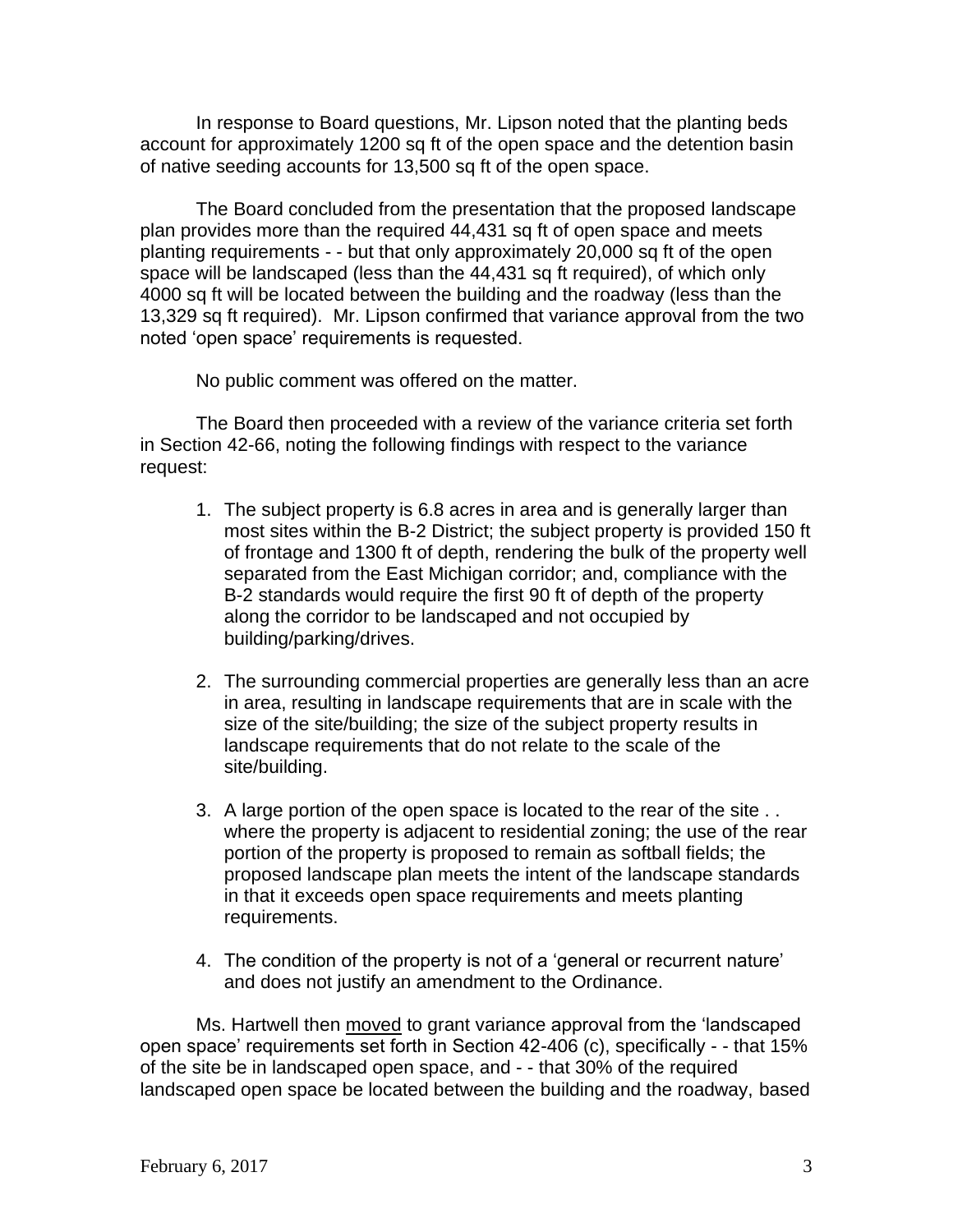upon the landscape plan presented and the findings of the Board on the variance criteria set forth in Section 42-66, Zoning Ordinance. Mr. Flores seconded the motion. The motion carried unanimously.

#### INTERPRETATION REQUEST – *'lot area'*

The next matter to come before the Board was the request of the Village of Paw Paw for Interpretation of the application of the definition of 'lot area' as set forth in Section 2.2, Zoning Ordinance.

Ms. Harvey stated that Section 2.2, Zoning Ordinance defines 'lot area' as 'the area of a lot bounded by lot lines'. She stated that the historic application of this definition by the Village has considered lot area to include the area within the property lines . . but where the front lot line is the centerline of a street, the area does not include that part within the road right of way.

Ms. Harvey explained that the definition of 'lot area' has been questioned in its application to unplatted property within the Village and has prompted a request for a formal interpretation of the Zoning Ordinance definition by the Zoning Board of Appeals. She referenced correspondence received from Village legal counsel dated January 13, 2017 providing guidance on the question.

Jerry Dundon stated that the interpretation question has relevance in its application to the Kirby property. He introduced Don Gilchrist, Van Buren County Surveyor, noting that he is present to provide information for Board consideration in the matter. Mr. Gilchrist stated that the official deed sets forth a legal description for the Kirby property that extends to the center of the road right of way. He noted that the property is unplatted, unlike most property within the Village, and is not described the same as a platted lot. He stated that property that is not platted will be described as extending to the centerline of the abutting road right of way and should be considered differently.

It was noted that the Zoning Ordinance currently defines both 'lot' (land within a recorded plat) and 'parcel' but that the terms appear to be used interchangeably within the Ordinance provisions.

No further public comment was offered on the matter.

Lengthy Board discussion ensued, wherein the following was noted:

- the Zoning Ordinance does not specify a method for calculating lot area;
- the Village has historically applied the definition of 'lot area' to be exclusive of road right of way;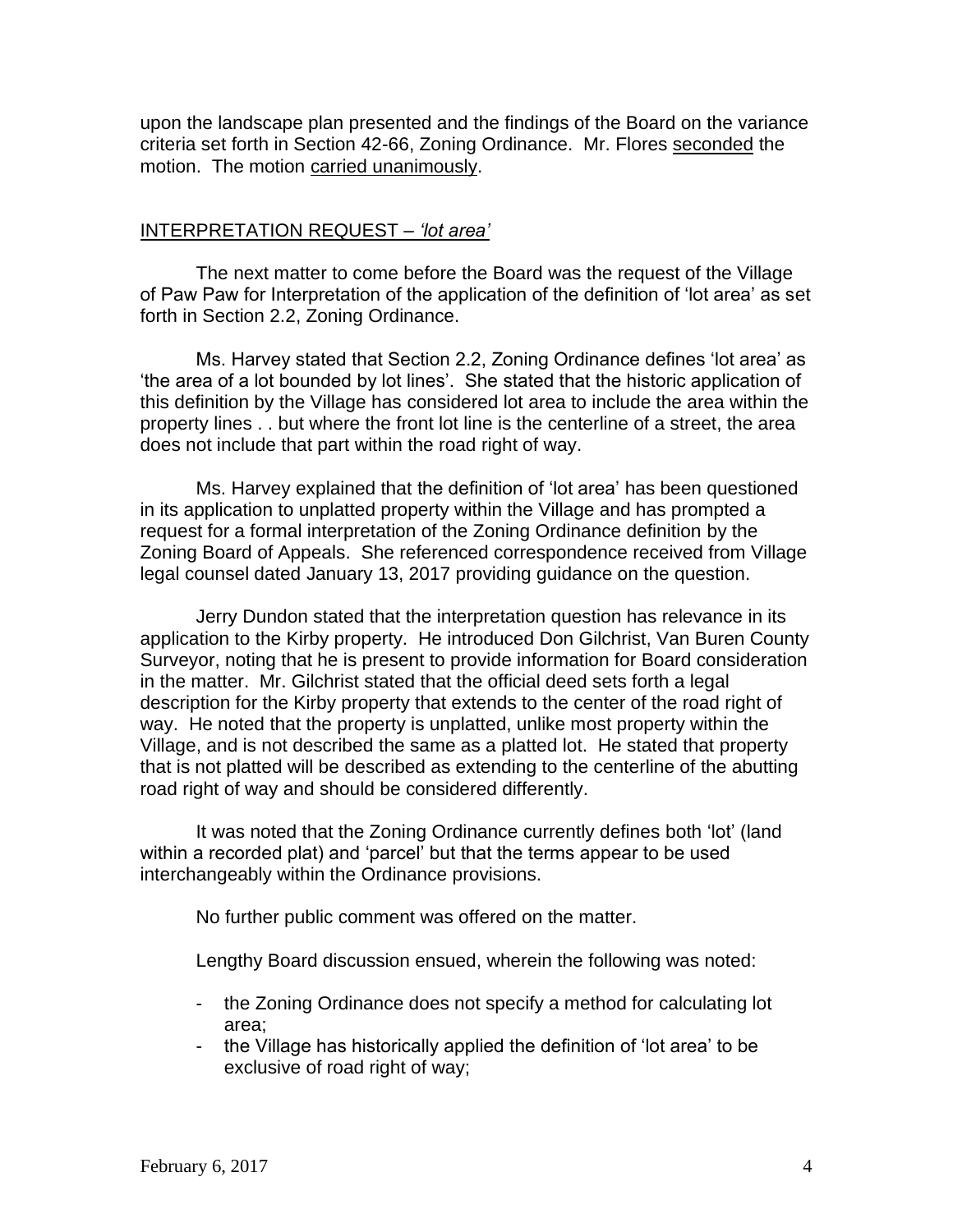- the legal opinion provided by Village legal counsel supports an interpretation that 'the road right of way is not included with the lot when calculating total lot size' . . and suggests that 'the ordinance should be amended to remove the distinction between platted and unplatted lots';
- other provisions in the Zoning Ordinance reference the road right of way as the property boundary (ie. sidewalk standards, landscaping requirements) which suggests the intent of the 'lot area' definition to not include the road right of way;
- setback requirements are measured from the road right of way line;
- previous site plan reviews involving issues of building setbacks;
- sidewalks, and landscaping all consider the road right of way as the property boundary.

Chairperson Pioch then moved to interpret the Zoning Ordinance as follows:

- 1. There is not a distinction between lots and parcels in the application of the zoning provisions, and
- 2. The road right of way is not included with the lot when calculating total lot area.

Said interpretation is based upon the historic application of the lot area standards within the Village and a recognized consistency with the structure of other provisions within the Zoning Ordinance that reference the road right of way as the property boundary.

Ms. Hartwell seconded the motion. The motion carried unanimously.

It was then recommended that the Planning Commission: 1) review/clarify the definitions of 'lot' and 'parcel' set forth in the Zoning Ordinance; 2) clarify/establish the method for calculating lot/parcel area; and, 3) review the Zoning Ordinance to ensure that 'lot' and 'parcel' are referenced accurately.

## UNFINISHED BUSINESS

No Unfinished Business was scheduled for Board consideration.

#### NEW BUSINESS

No New Business was scheduled for Board consideration.